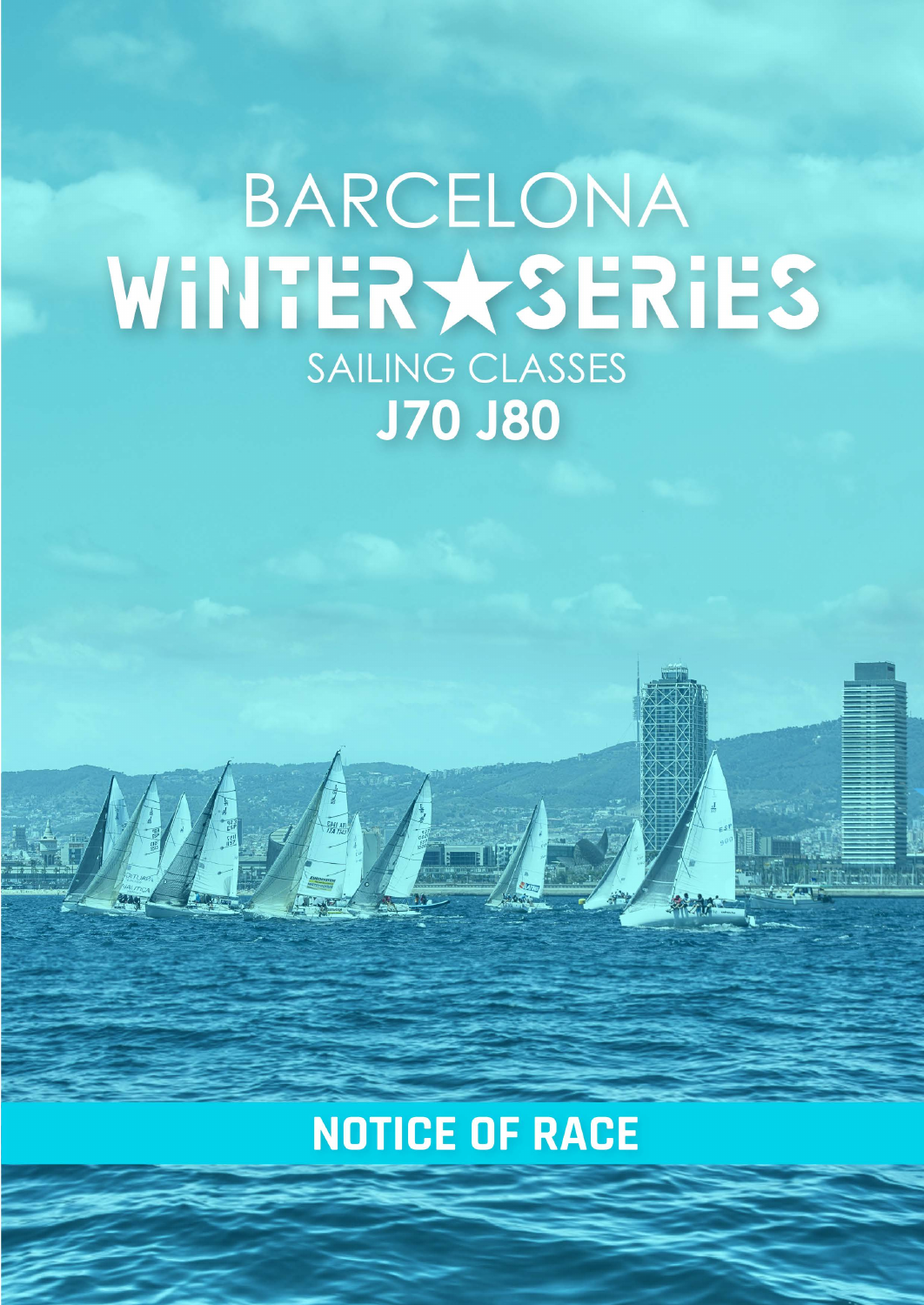

#### www.rcnb.com

#### www.barcelonawinterseries.com

The BARCELONA WINTER SERIES regatta for J70 and J80 classes boats will be held in Barcelona waters organized by the Real Club Náutico de Barcelona.

# 1. **APPLICABLE RULES**

- 1.1 La regatta will be governed by:
	- a) The racing rules as defined in the Racing Rules of Sailing WORLD SAILING 2017 - 2020 (RRS)
	- b) Safety Rules of the WORLD SALING Category 4
	- c) The current Class Rules for J70 and J80 International Classes
	- d) Except in the three-length zone of a rounding mark, Rule 44.1 is changed so that the Two-Turns Penalty is replaced by the One-Turn Penalty. In the three length zone of a rounding mark, the Two-Turns Penalty shall apply.
	- e)
- 1.2 In any discrepancy between this Notice of Race, and this Sailing Instructions, the latter shall prevail and any amendments.

# 2. **ADVERTISING**

- 2.1 The participants in the regatta will be allowed to display individual advertisements as Category C in accordance with regulation 20.3.1.2 of the WORLD SAILING.
- 2.2 May be required of participants displaying advertising according to the code of advertising described in paragraph 20.4 of these Regulations.

# 3. **ELEGIBILITY**

Participants must meet the eligibility criteria reflected in WORLD SAILING Regulation 19.

Participants of nationality or legal residence in Spain or boats assigned to compete in a Spanish Club, must possess the license Sailing Federation in 2020/2021.

For all other foreign sailors who have a federal license or health insurance that assures an athlete in an accident must prove that they have an accident and health insurance valid in Spain.

# 4 **CLASSES PARTICIPATING**

- 4.1 May participate in this regatta the J70 and J80 boats that comply with the rules of their class.
- 4.2 Will need a minimum of 10 boats registered for the celebration of the Barcelona Winter Series.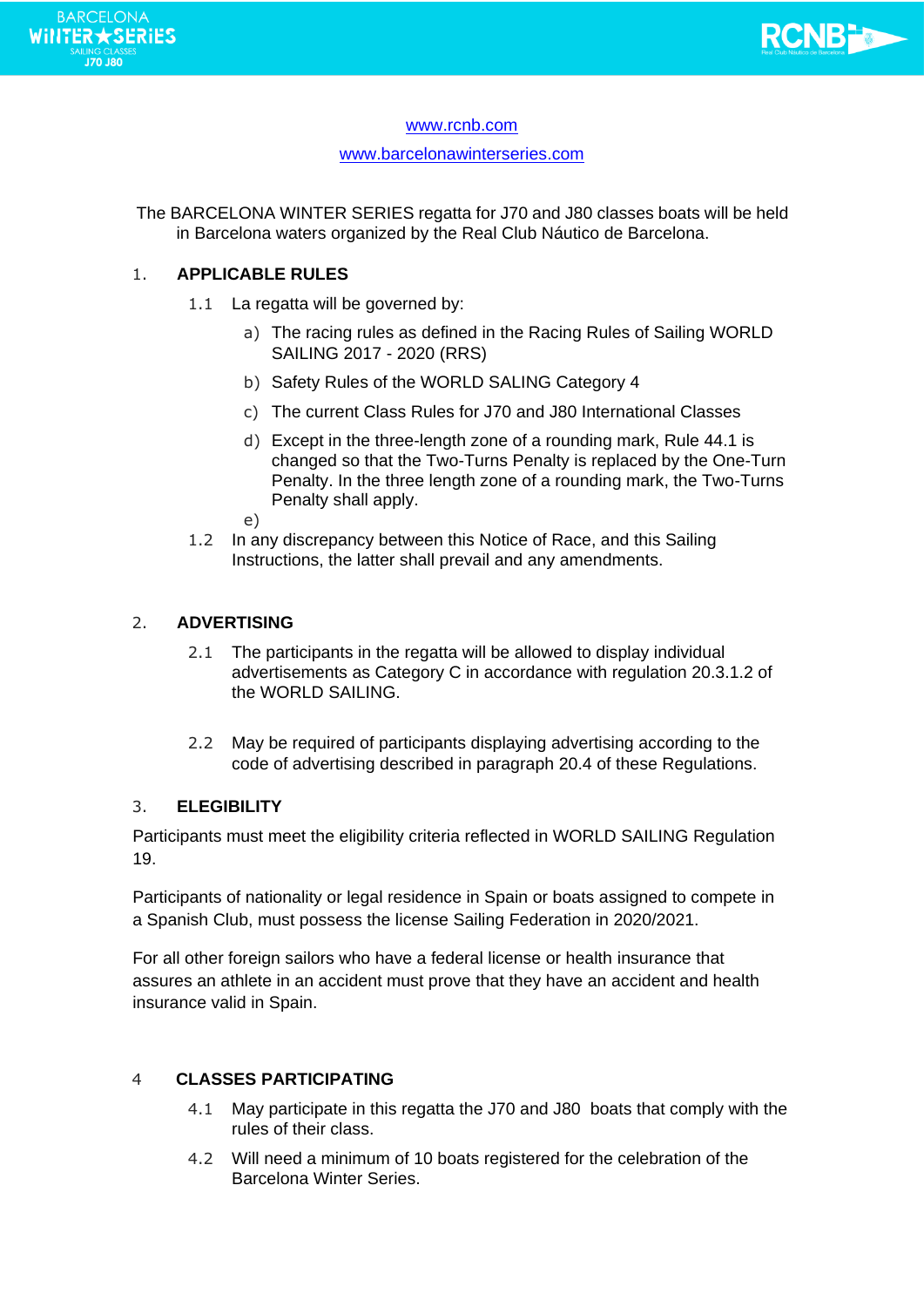



# 5. **REGISTRATION**

#### 5.1 Entries

5.1.1The registration will be formalized on line in event website http://barcelonawinterseries.com/ or the form below.

#### 5.1.2 Registration deadline

The registration period will begin on 1st August 2020

5.1.3 Registration fees are:

|              | J70.                                          | J80.      |
|--------------|-----------------------------------------------|-----------|
| RCNB members | 750 euros                                     | 600 euros |
|              | + mooring fee for each J70 and/or J80 entered |           |

Non members: 1600 euros 1400 euros (this fee includes the stay from October 1st 2020 to March 31th 2021)

The entry fee for one series will be:

| <b>RCNB</b> members | 125 euros | 100 euros |
|---------------------|-----------|-----------|
| Non members         | 270 euros | 240 euros |

Crane services are described in point 13 to this Notice of Race.

5.1.4 Registration fees will be made in cash at the Registry of RCNB or transfer will be sent in the name of Real Club Náutico de Barcelona, indicating the name of the boat to:

> Banco Sabadell Atlántico Agencia Pla de Palau BARCELONA Nº cuenta: 0081-0163-61-0001988006 IBAN: ES90 SWIFT: BSABESBB

The registration, together with proof of payment of registration fees will be sent to:

> REAL CLUB NÁUTICO DE BARCELONA Muelle de España s/n 08039 BARCELONA Tel. + 34 93 221 65 21 Fax. + 34 93 221 62 53 E-mail: [regatas@rcnb.com](mailto:regatas@rcnb.com)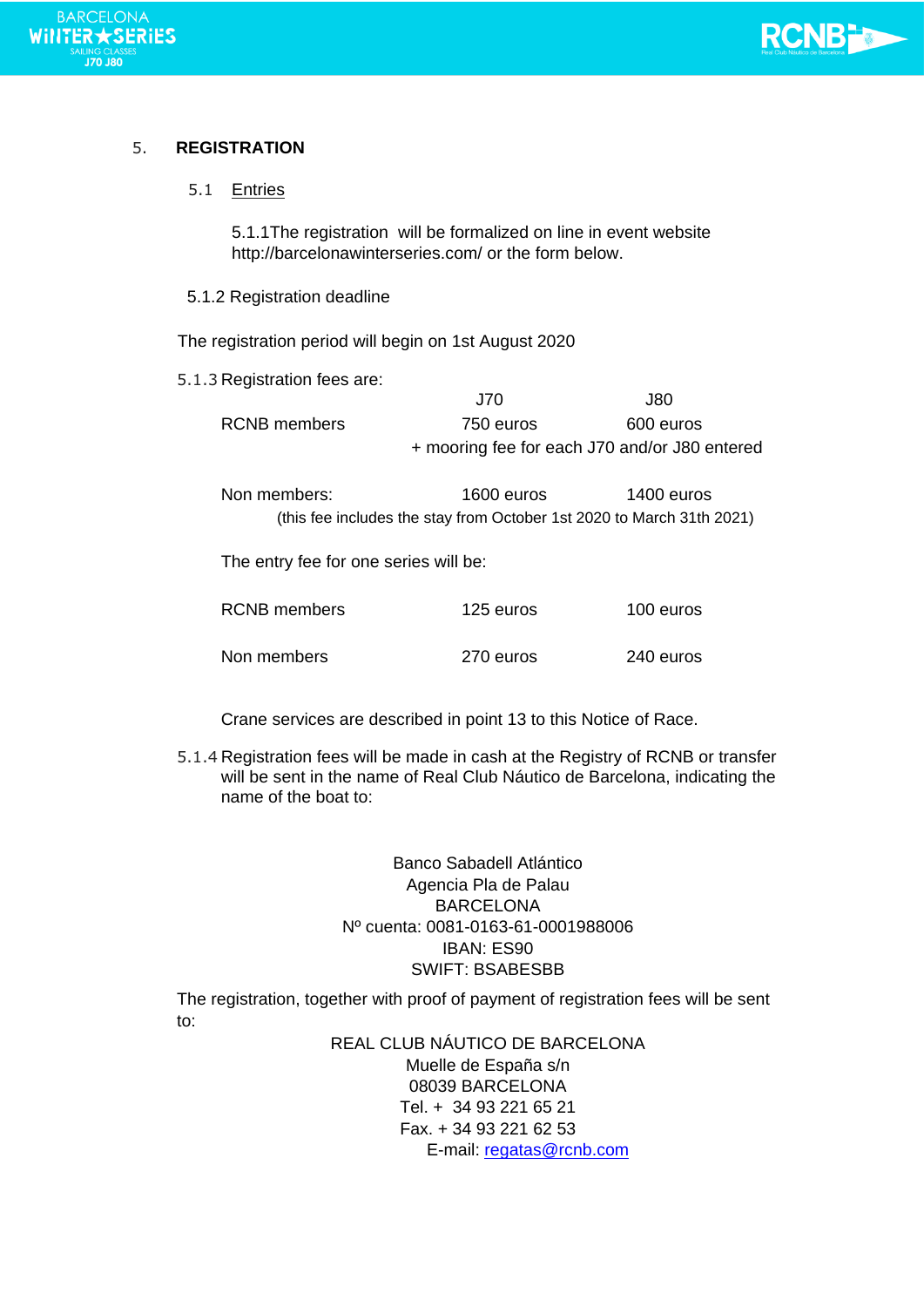5.1.5 Once we have received the documents asked in point 5.1.4 the boat will be considered as registered and it will be communicated to the owner or representative by e-mail. In any case the responsibility will be of the owner or representative, to verify that the inscription has been correctly received by the Organizing Committee any of the systems it uses for its formalization.

**RCNBLD-**

# 5.2 Entry confirmation before the beginning of the races:

5.2.1 The owner or person responsible for each boat must personally register and sign the Registration Form at the Race Office of RCNB before the start of the first race.

5.2.2 The Entry Confirmation is conditioned upon the presentation before the start of the first race of the following documents:

- a) Certificate valid measurement of the boat on behalf of their respective owners.
- b) Copy of valid insurance policy, covering civil liability (damage to third persons and goods), or extension of liability coverage and public liability up to a minimum of 300,000 Euros.
- c) A copy of the payment receipt of insurance in force.

d) In case of display advertising, permission of the relevant National Authority, to display advertising category C.

- e) The participants of nationality or legal residence in Spain or competing on ships assigned to a Spanish club must be in possession of the license Sailing Federation in 2020/2021.
- f) Entry form duly completed and signed.

# 6. **CALENDAR AND SCHEDULE**

The race schedule is as follows:

- EVENT 1: 23<sup>th</sup>, 24th and 25th October 2020
- EVENT 2: 14<sup>th</sup> and 15th November 2020
- EVENT 3: 12th and 13th December 2020
- EVENT 4: 23th and 24th January 2021
- EVENT 5: 27<sup>th</sup> and 28<sup>th</sup> February 2021
- $\cdot$  EVENT 6::26<sup>th</sup>, 27<sup>th</sup> and 28th March 2021

| <b>DATE</b>                                         | TIME                       | <u>ACT</u>                                      |
|-----------------------------------------------------|----------------------------|-------------------------------------------------|
| Friday                                              | 10:00 to 16:00 h.          | Crew register<br>Sailing instructions delivery. |
| Fridays 23th October<br>2020 and 26th March<br>2021 | 14:00 hours<br>14:30 hours | Races for J70<br>Practice race for J80          |
| <b>Saturdays and Sundays</b><br>of each Event       | 12:00 hours                | Race/s.                                         |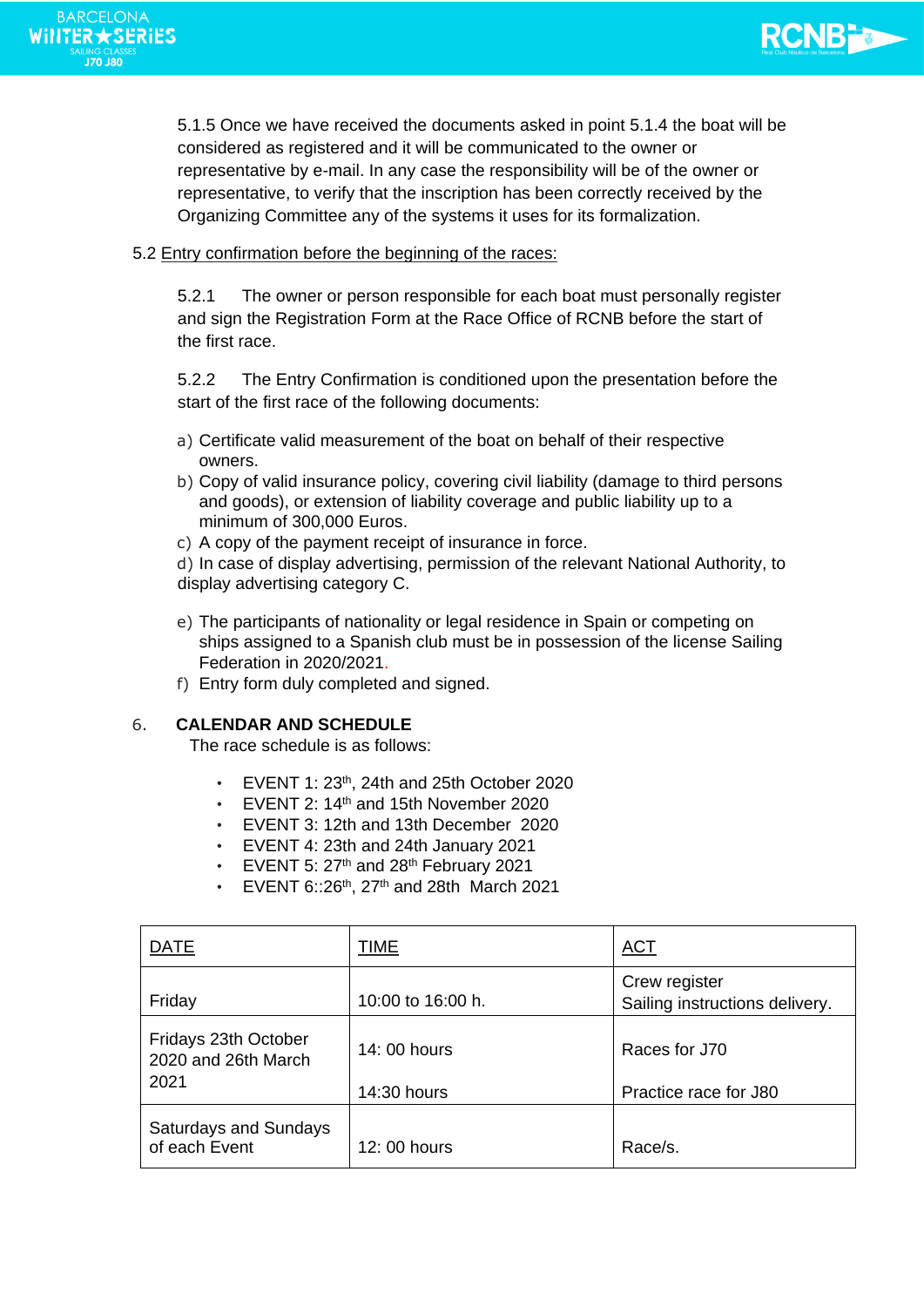



| Sunday 28th March 2020 | Will be indicated on the official<br>notice board | Prize giving. |
|------------------------|---------------------------------------------------|---------------|
|------------------------|---------------------------------------------------|---------------|

# 7. **COMPETITION FORMAT**

- 7.1 The J80 class will sail up to 42 races and the J70 up to 54; at least 6 races must be completed to be granted the title of winner of the Barcelona Winter Series
- 7.2 The Sailing Instructions will show the different courses, and maximum of 4 races per day.

# 8. **SAIL INVENTORY. INSPECTION AND MESUREMENT**

- 8.1 During the race it will not be possible to carry more sails tan the indicated in the Class Rules.
- 8.2 May be security checks and measures at any time.

#### 9. **SCORING**

- 9.1 The Low Point Scoring System of RRS Appendix A4.1 will apply.
- 9.2 Each boat can discard her worst score for each six races completed.

### 10. **RESULTS**

 There will be overall results of the Barcelona Winter Series and overall results of each series

#### 11. **SECURITY** (DP)(HP)

- 11.1 Security in this regatta will be considered as Category 4 according the Special Rules for Offshore Racing WORLD SAILING.
- 11.2 All boats must be equipped with a VHF radio with channel 16 and the communication cannel of the regatta.
- 11.3 It is mandatory that all participating boats to use its own engine to navigate the waters of the Port of Barcelona and respect the rules of the port navigation.
- 11.4 It is the responsibility of the owner or person responsible for each boat to meet the legal standards provided for pleasure boats, both in general and especially for his government, and security clearance.

# 12. **TROPHIES**

There will be an absolute winner of the Barcelona Winter Series , and there may be other prizes to be announced on the official notice board.

There will be a winner of each Serie of the Barcelona Winter Series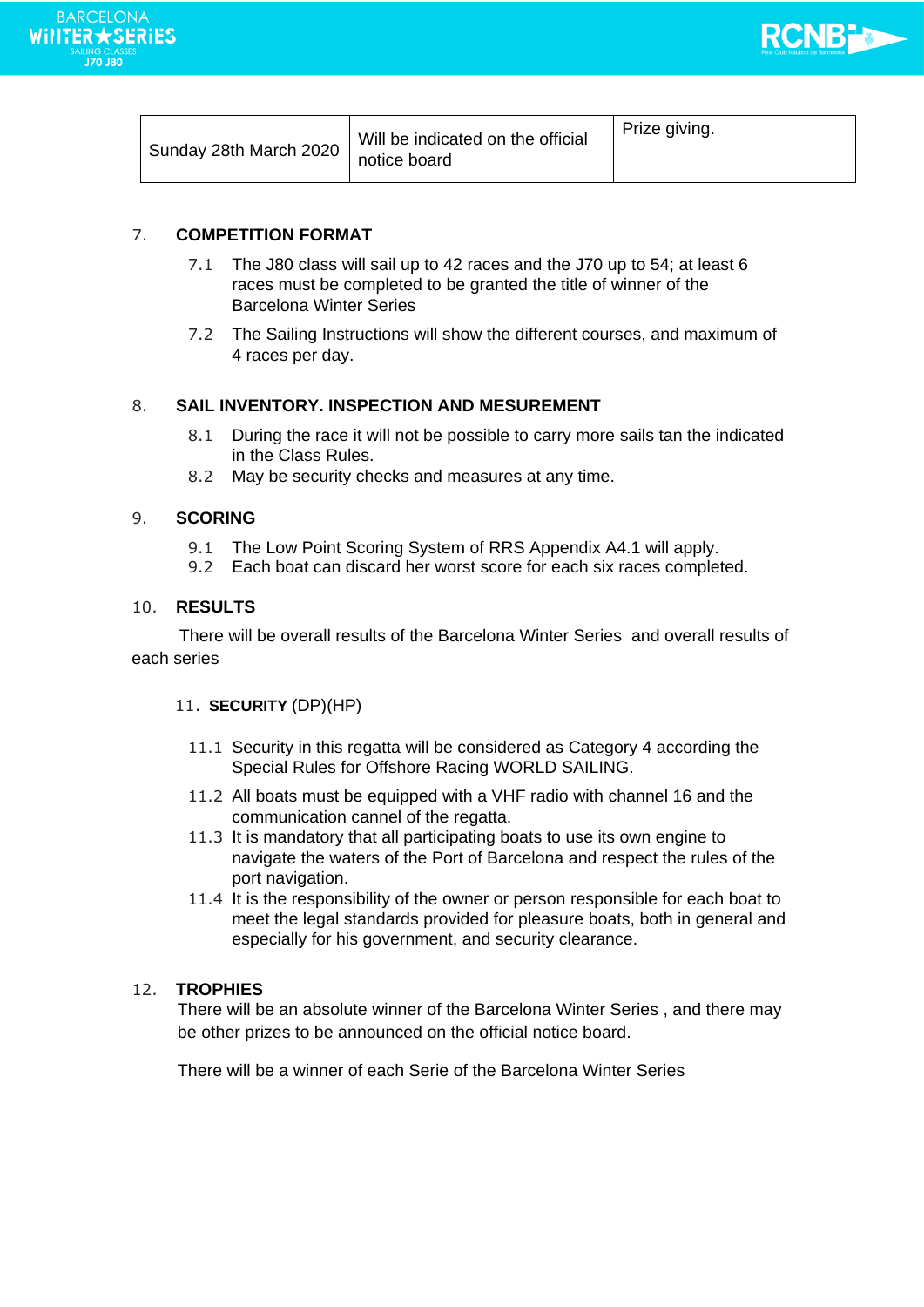

# **BARCELONA** WINTER \*SERIES **J70 J80**

# 13. **MOORINGS**

Boats whose registration has been confirmed in this race will be assigned a mooring and dock stay only during the months of October, November and December 2020, January , February and March 2021.

Each boat has crane services (each service consists of a rise and fall)in each week-end as follow in point 6 to this NOR that are included in registration fees.

#### 14. **RESPONSIBILITY**

Everyone involved in the race do so at your own risk.

The Organizing Committee or any person or entity involved in organizing the event, rejects responsibility for any loss, damage, injury or inconvenience that might occur to persons or property, both ashore and at sea as a consequence of participation in the races covered this notice of Race.

Attention is drawn to Fundamental Rule 4, Decision to Race, Part 1 of the RRS, which states:

"It is the exclusive responsibility of a boat's decision to participate in a race or to continue racing."

#### 15. **IMAGE RIGHTS (**DP)(HP)

The image rights are the property of the race solely on the RCNB.

Prohibits any advertising campaign that does not have the express permission of RCNB.

Violation of this regulation will result in the automatic exclusion of the ship responsible for the competition.

# 16. **SOCIAL EVENTS / AWARDS**

- 16.1 There will be a price giving ceremony after each Event
- 16.2 The Awards Ceremony of the Barcelona Winter Series will take place once published the general classifications of the races on Sunday, March 28th, 2021.
- 16.3 The programmed Social Events or meetings after races during these days will be announced on the official notice board.